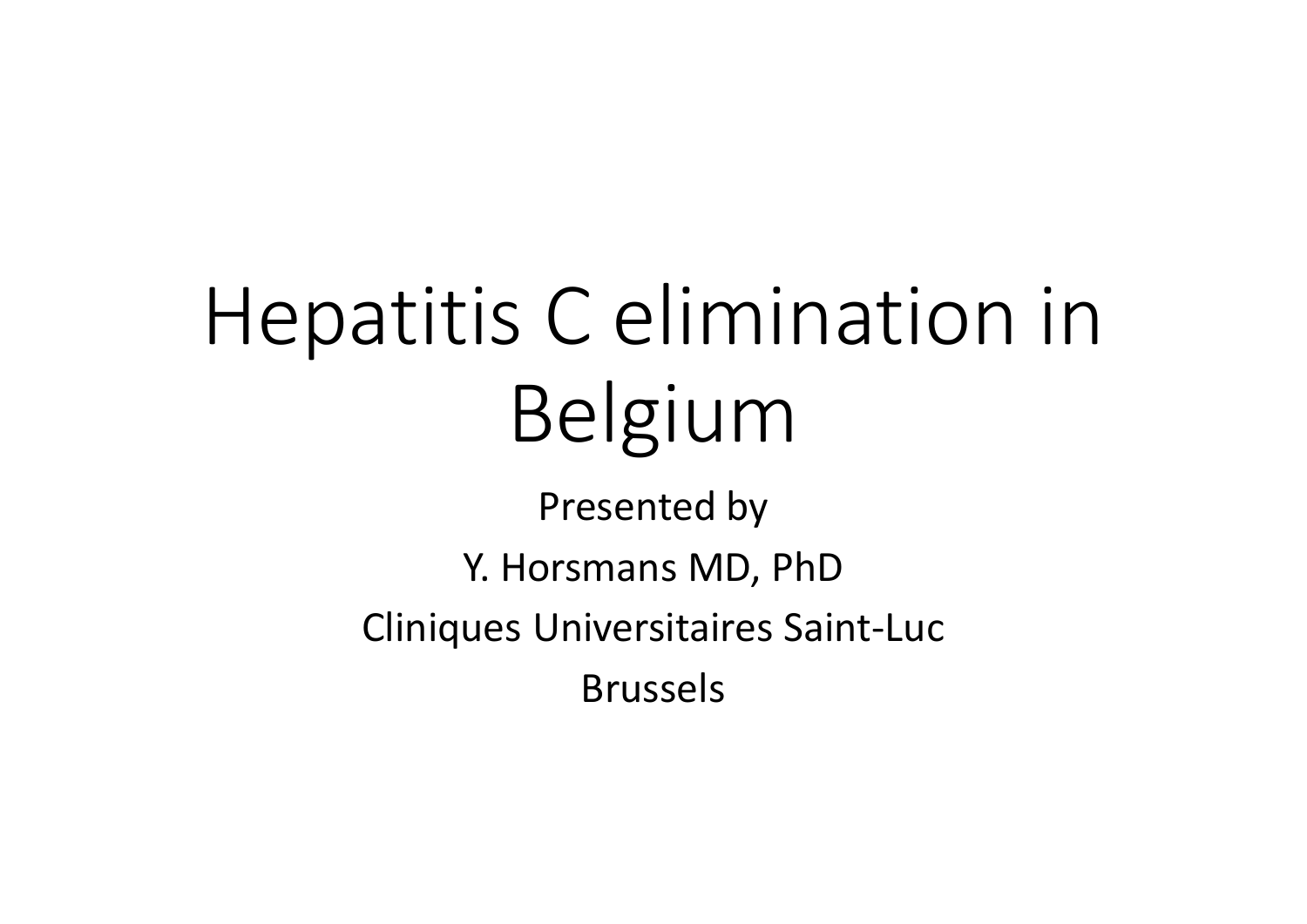### Historical inputs used to generate epidemiological data



| <b>Historical Input</b>      | <b>Estimate</b> | <b>Estimate Year</b> | <b>Source</b>            |
|------------------------------|-----------------|----------------------|--------------------------|
| Anti-HCV Prevalence          | 0.87%           | 1994                 | Beutels 1997             |
| Age and Gender Distribution  | Shown Above     | 2004                 | De Maeght 2008, WIV      |
| Spontaneous Clearance Rate   | 80.0%           | 2009                 | Deltenre 2010            |
| Percent Diagnosed (anti-HCV) | 58%             | 2009                 | Deltenre 2010            |
| Annual Newly Diagnosed       | 2,850           | 2010                 | Gerkens 2012             |
| <b>Annual Number Treated</b> | 710             | 2010                 | Gerkens 2012; IMS Health |

‐ Beutels M, Van Damme P, Aelvoet W, et al. Prevalence of hepatitis A, B and C in the Flemish population. Eur J Epidemiol 1997; 13: 275‐80.

- Deltenre P, Moreno C, Mathurin P,et al. Impact of current treatment practice and different scenarios improving screening, access to treatment and treatment efficacy on hcv-related mortality in belgium : a mathematical mo approach. XXIIth Belgian Week of Gastroenterology . 2010.

‐ Gerkens S, Martin N, Thiry N, Hulstaert F. [Hepatitis C: Screening and Prevention] HEPATITIS C: SCREENING EN PREVENTIE. Belgian Health Care Knowledge Center (KCE); 2012.

<sup>-</sup> De Maeght S, Henrion J, Bourgeois N, de Galocsy C, Langlet P, Michielsen P, Reynaert H, Robaeys G, Sprengers D, Orlent H, et al. A pilot observational survey of hepatitis C in Belgium. Acta Gastroenterol.Belg. 2008 Jan;7 ‐ HepC Report, WIV, Peillaboratoria 2010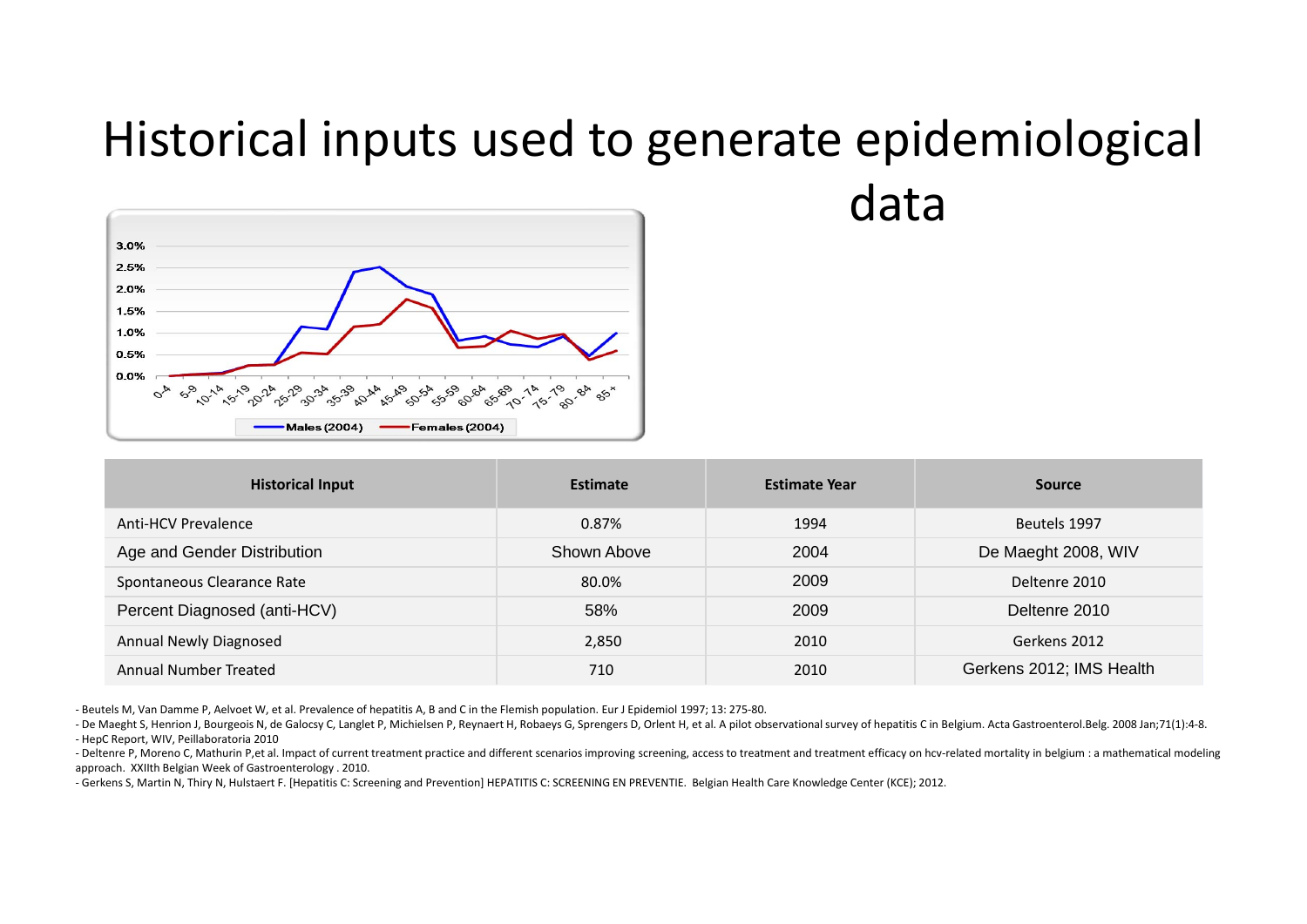# Country: Hepatitis C burden of disease

- Epidemiological data:
	- Relatively recent concensus with local experts in HCV and in epidemiology
	- Accurate? To be validated in the future



Country's population (000) 10 100 Year 2012 2008 1994 HCV antibody positive (000) **Total cases** 308 38 88  $(277 - 339)$  $(8 - 60)$  $(12-114)$ Prevalence 1.3% 0.5% 0.9%  $(1.2 - 1.5\%)$  $(0.1 - 0.7%)$  $(0.1 - 1.1\%)$ Year of estimate 2012 2008 1994 Viremic infections (000) Total viremic cases 230 28 70  $(6-44)$  $(10-91)$  $(207 - 253)$ Viremic prevalence 0.3% 1.0% 0.7%  $(0.9 - 1.1\%)$  $(0.1 - 0.5\%)$  $(0.1 - 0.9\%)$ Viremic rate (%) 74 75  $80\,$ Year of estimate 2012 2008 1994 ✓ Genotypes (%) 20 20 la  $1<sub>b</sub>$ 17 52 50 1 Other 17  $\overline{9}$  $\overline{\phantom{a}}$  $72$  $\overline{1}$ 55 59  $\overline{2}$  $\overline{5}$ 5 6  $\overline{\phantom{a}3}$ 37 19 19  $\overline{4}$  $\overline{2}$  $\sqrt{4}$  $14$  $5$  $\overline{2}$  $\overline{\phantom{a}}$ 6 2  $\sim$  $\sim$ Other  $\overline{\phantom{a}}$  $\overline{\phantom{a}}$  $\overline{a}$ Year of estimate 2012 1994. 2004 Diagnosed (viremic) **Total cases** 185 000 9700 22 900 Annual newly diagnosed 11 300 600 2900 Year of estimate 2010 2012 2010 Treated Annual number treated 1100 3900 710 Year of estimate 2011 2011 2011 Liver transplants Total liver transplants 194 128 299 **HCV** liver transplants 69 28 38 ∠ % due to HCV 36  $22$ 13 Year of estimate 2011 2011 2011

Australia

22 900

Austria

8300

Belgium

P Bruggman.J of Viral Hepatitis, 2014, 21, (Suppl. 1), 5–33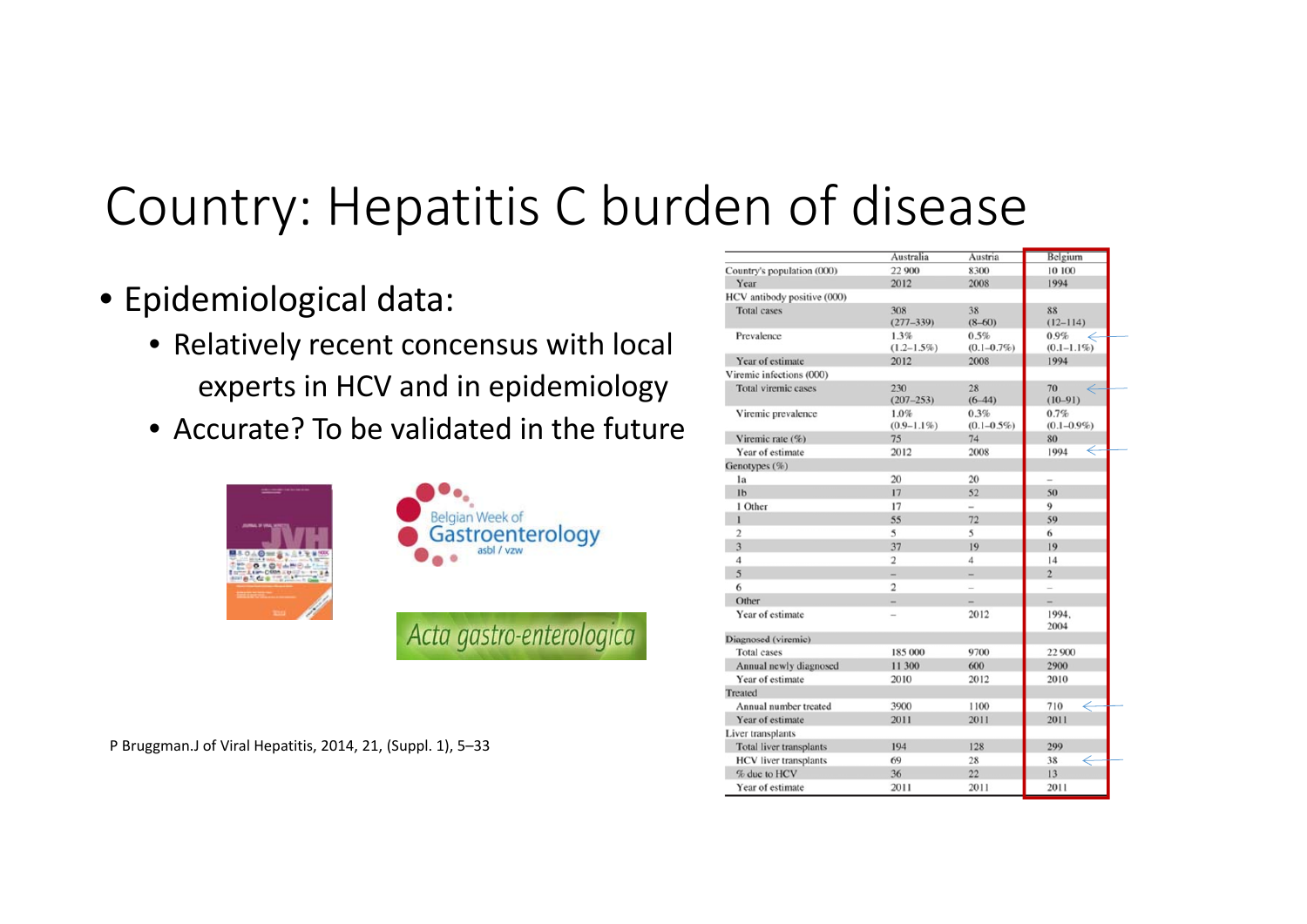Acta gastro-enterologica

#### Hepatitis C Epidemiology in Belgium



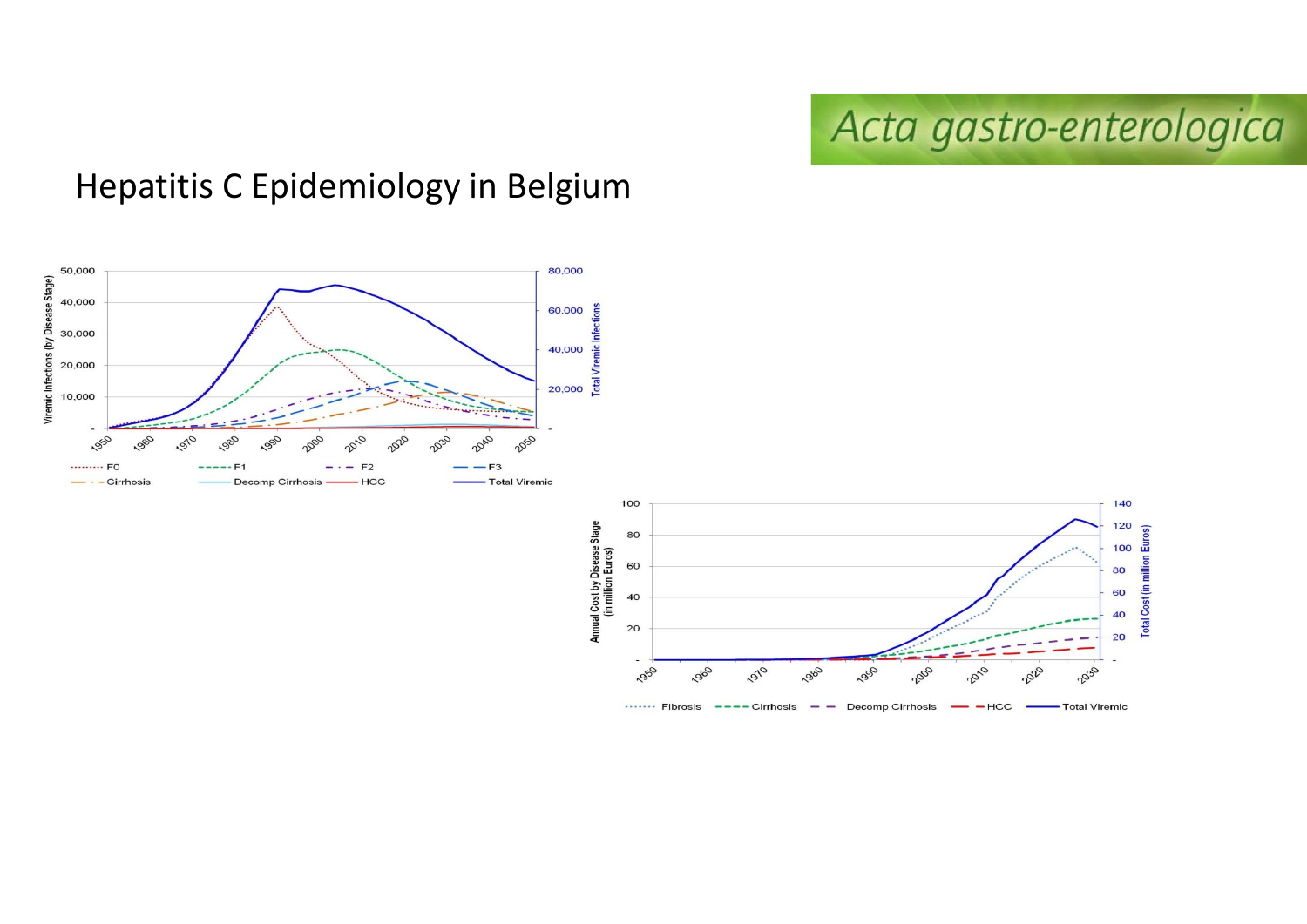## Treatment of chronic hepatitis C

#### Number of patients in need of treatment?

Number of patients treated: 710 (2014) and 900‐1300 (2015):



Journal of Viral Hepatitis, 2014, 21, (Suppl. 1), 5–33; IMS data April 2014; \* BASL letter to authorities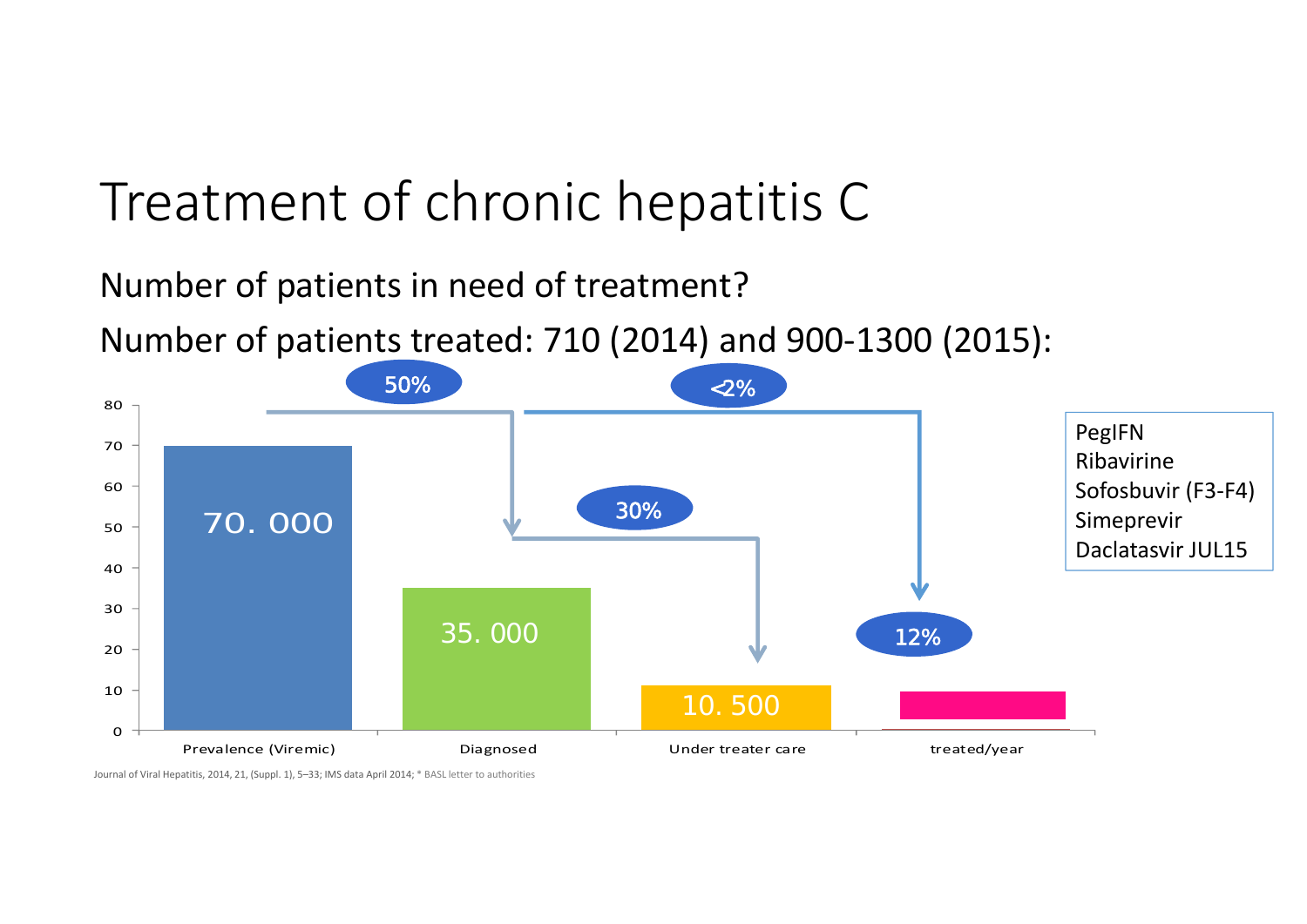### Belgium: National hepatitis plan 2014‐2019

- •published and brought out by the Minister of Health on **14 May 2014**
- •Developed through collaboration between government, hepatotologists, HIV specialists, patient groups, Harm reduction groups, professional groups of gastro-enterologists
- • Goals of the plan:
	- Reduce transmission, increase the number of HCV <sup>+</sup> persons aware of their diagnosis and enhance patients' care pathway and quality of life
- $\bullet$  Short overview of the planned activities: low level of implementation:
	- 1. Prevention: NA
	- 2. Testing: NA
	- 3. Linkage to care and Health care pathway: Implemented through the reimbursement criteria of new all new DAAs:
		- •**A10: development of an HCV expert network:** HCV working group meetings to plan the future of HepC care‐ Nov'14‐April '15
		- •**A12 liverbiopsy no more mandatory:** Liverbiopsy not mandatory, evaluation of fibrosis still needed, other tools
		- • **A14 evaluation of fibrosis staging for all genotypes, adaptied to goal:** liverbiopsy or combination of 2 non invasive tests: radiologic & blood test
		- •**A15 one national contact point with all stakeholders incl Pharma:** E‐Health? KCE?
		- •**A17 hospital distribution:** Reimbursement request through eHealth only through specialists attached to 7 academic centers
		- •**A18 accelerate acces to new treatment:** reimb approval instantly through eHealth
	- 4. Hep A and Hep B vaccination: Implemented since >10 years
	- 5. Scientific Research:????





Exclusif: le plan contre l'hépatite C est enfin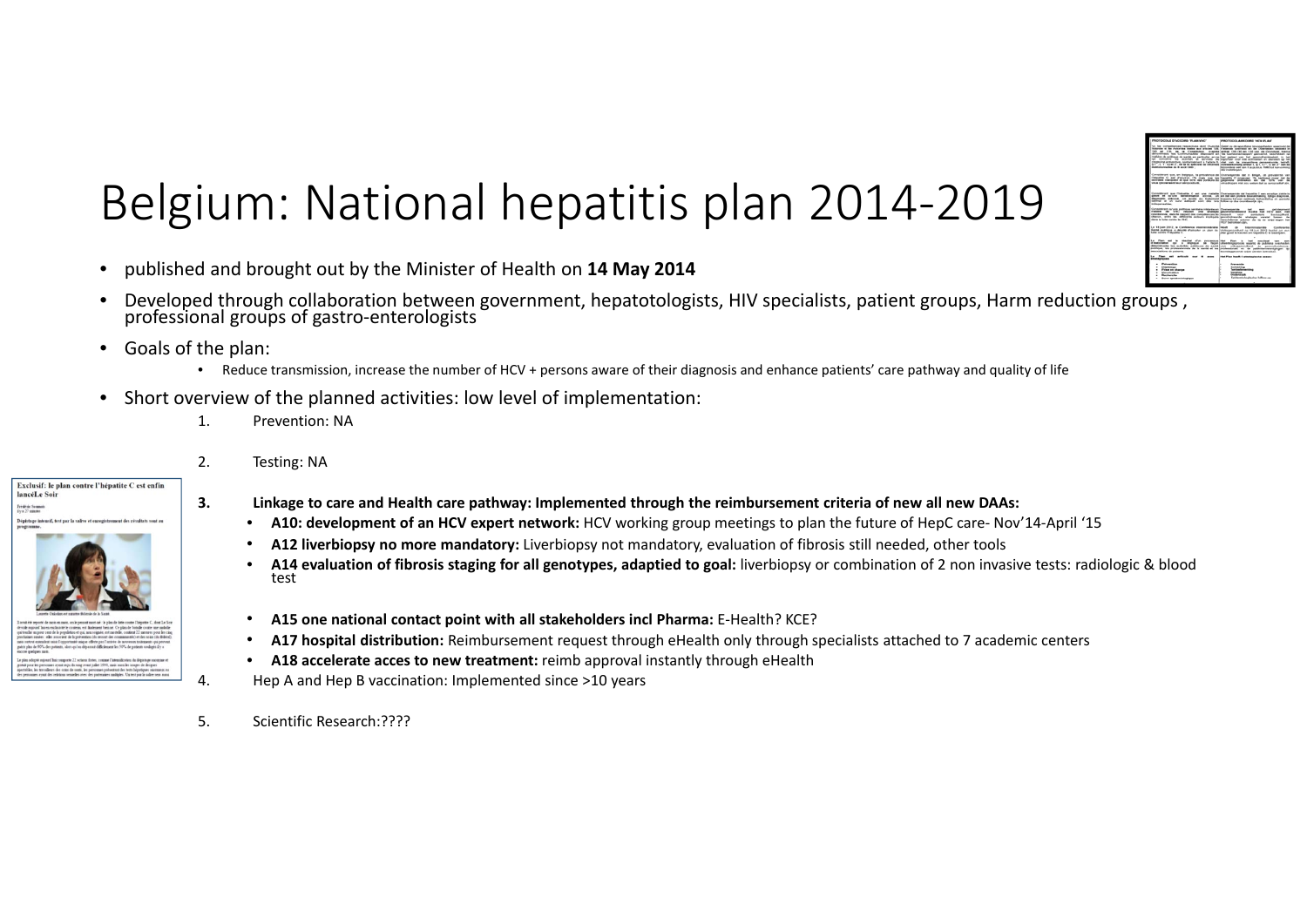### Country: Health care system

• Describe the health care system in view of the hepatitis prevention and controlPharmaceutical

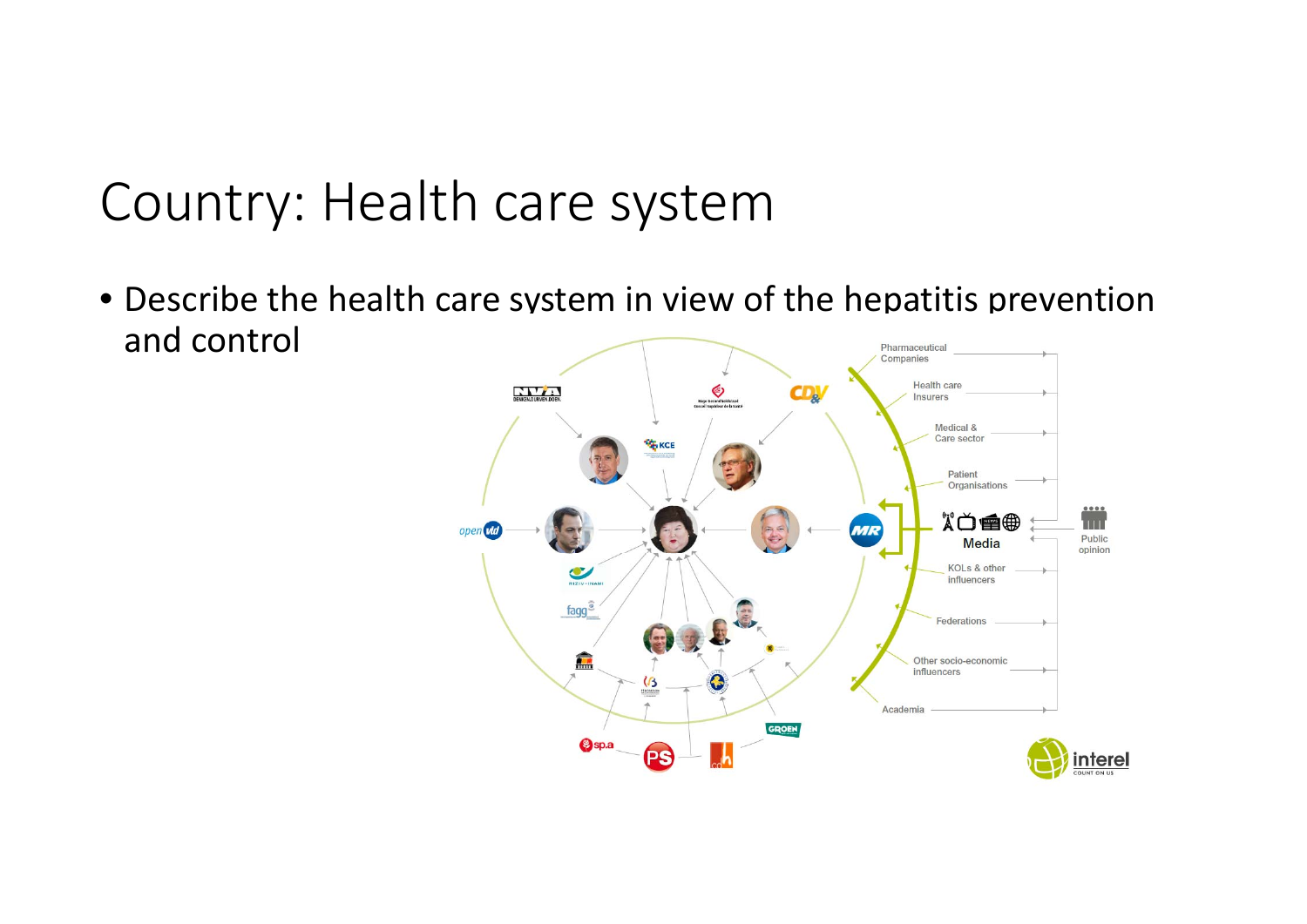### Process of drug reimbursement in Belgium



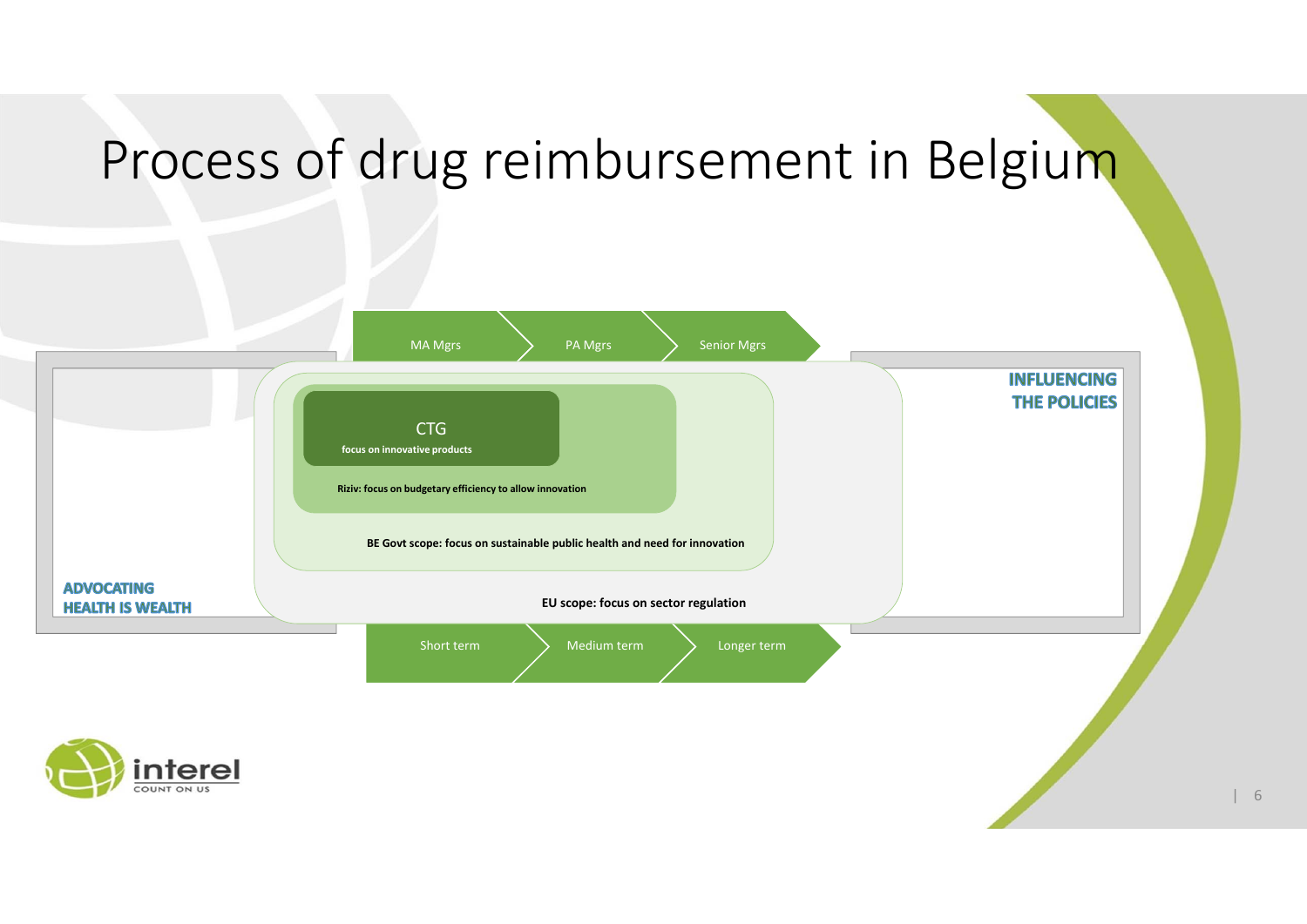What does your country expect from the international organisations in the support of control and treatment of viral hepatitis?

- Coordination throughout Europe regarding prevention and education
- Participation to the development of <sup>a</sup> campaign to identify undiagnosed HCV+ patients
- Help to develop <sup>a</sup> model of prevention regarding the risk of reinfection